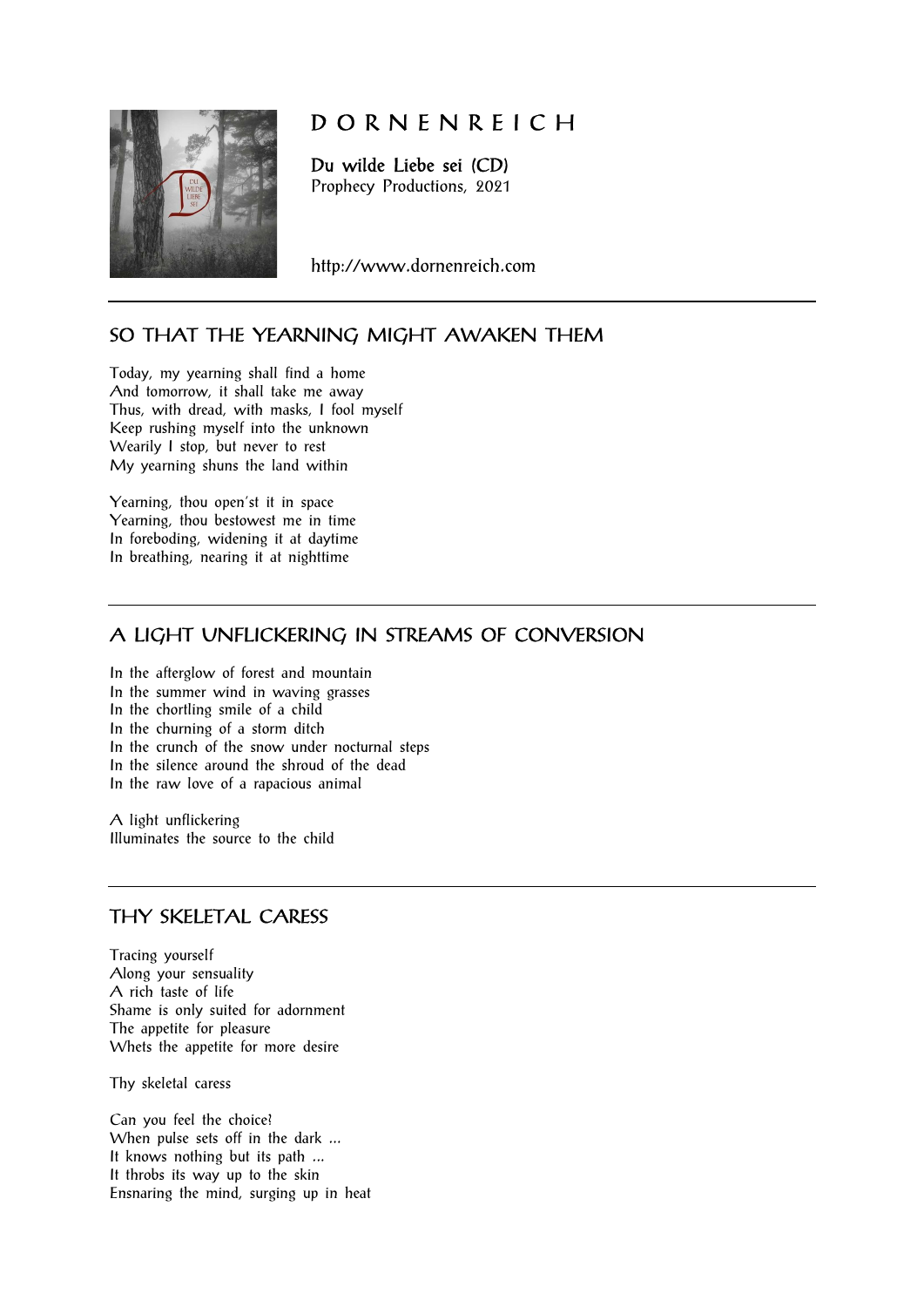Profound pleasure - it thaws

There is nothing wrong with this rapture There is nothing wrong with this exchange

Yet if it comes to an end ...

#### DARK NIGHT VOID OF LOVE

You who consider yourself stronger than many Thinking great numbers are your wealth Proudly you are declaring your aims Not knowing what you would not possess

The dance

Dark night void of love Only weakness is ridiculed The only profound power Never sparks an obtuse ego

In comparing, he is a master In judging quickly, he feels at home With flatterers he likes to feast With rules he is well-versed

At the dance

A step ahead A step too far!? "No mistake now!", Timidity screams

At the dance

Dark night void of love Only weakness is ridiculed The only profound power Never sparks an obtuse ego

## FREEDOM'S DESIRE FOR CHAINS OF GOLD

Well-travelled in the land of mirrors Seeking, marvelling, applauded, misjudged Mirroring nothing but white wall Often groping for a stranger's hand Still I remain akin to yearning only

A yearning to find stability outside The fear of losing oneself thereby A yearning to find some connection The fear of freezing in these chains Shall I remain yearning and craving forever!?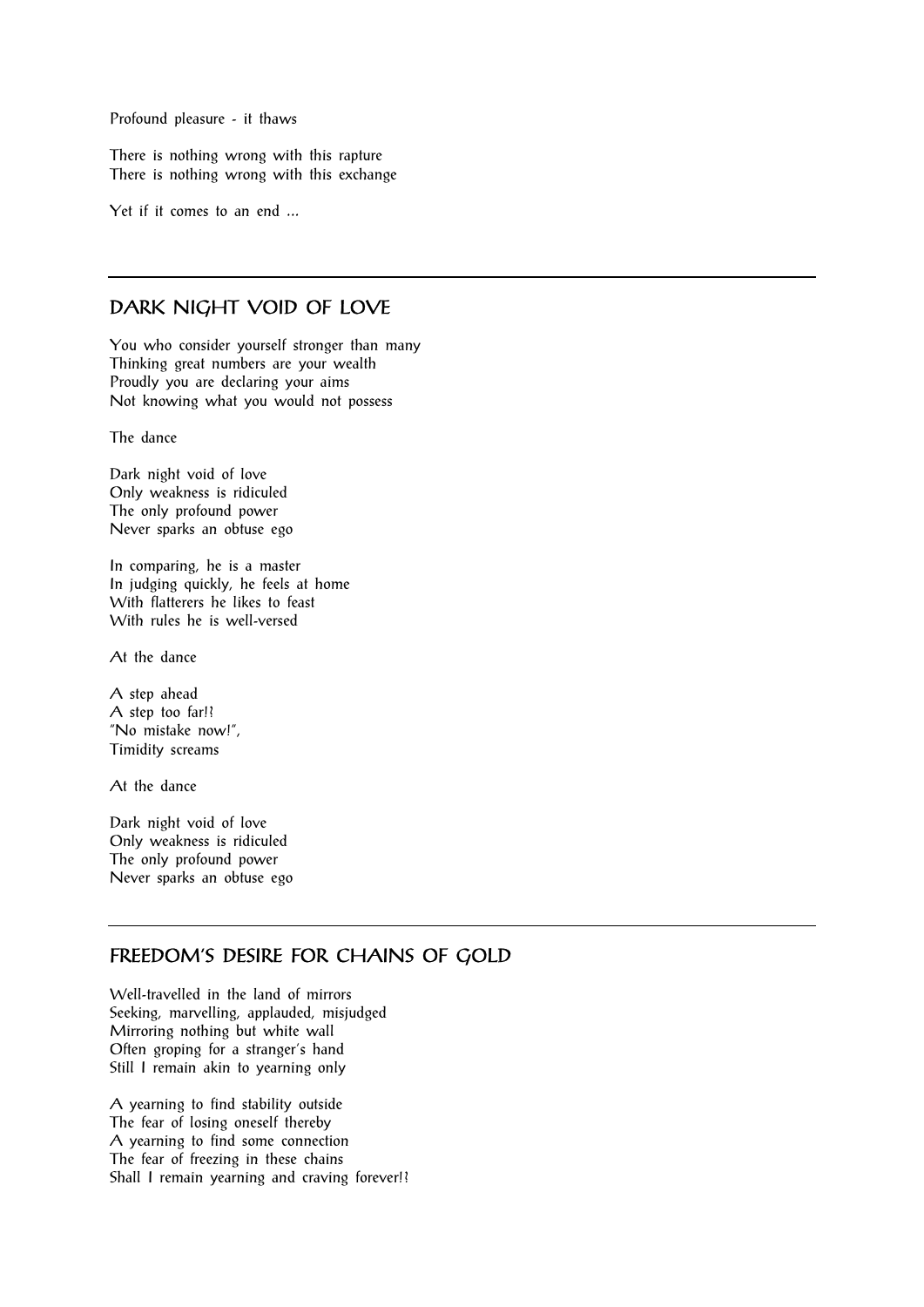As a white wall in black sand You may view yourself and the world But if you turn your gaze towards the within Soon you will gain the impression Of white sails on an inner shore And if you swing widely with deepest senses The sail becomes a window - white and frameless

Within you, an outer land also begins

#### HOW TO MAKE A GIFT OF DEARTH

I suffer dearth, and I cry Pining to walk among the clouds Forsaken am I, not alone Never will I tremble in pleasure Less than nothing is mine And this I will bestow to thee Dearth shall be my gift to thee This is what they call love life

From you I need what you do not have And I can give nothing from within myself You come to me in a great haste Wishing, too, to walk among the clouds You remain restless and unconscious It's a labyrinth which we are weaving

Repression is a guest at our table You can have a good life that way Until we see each other as a burden And rebuke each other thus: "I have missed out on my life And you cannot grant me a new one!" "I so much resent your dearth That I cannot forgive you!"

What you expected from yourself I could never give to you I had nearly lost it myself Trying to keep it alive within me ...

I rest now in front of mirrors Foregoing all delusions I stand here now, all pale Filled with fear - having fled my life Only at the end have I understood: He who has himself is able to give

#### THE SECRET OF HIM WHO HAS TASTED THE SOURCE

My deep breath and silence shall become my gate And warmth wells up gently in my breast

My deep breath and silence shall become my gate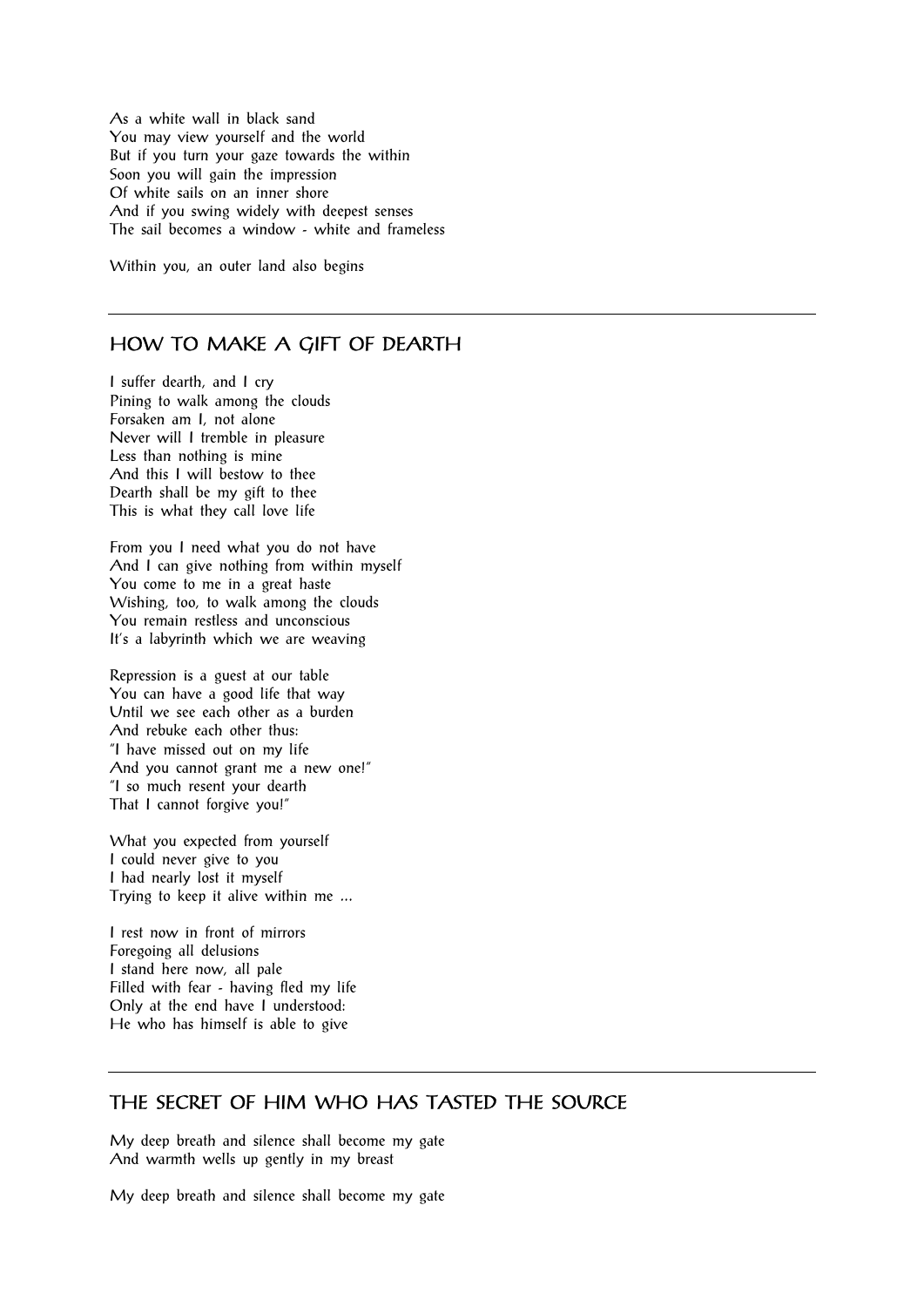What I sought outside is gushing forth from within

My deep breath and silence shall become my gate A conscious journey - there's nothing that I ever lost

A breath and deep silence convert me to a gate Lost it seemed for long, a delusion I myself conjured

My deep breath and silence shall become my gate I am one with the source of sparks - everything is apparent now

#### THE YEARNING OF MOON AND SUN

"The warmth and your bright light They promise joy I long to be you Glorious and radiant sun"

"The silence and your gentle light A treasure living deep within you Let us wholly blend into each other O mysterious moon"

But life surges far between them They take delight in the great dance For, as moon and sun do truly love From both their splendour Being unfolds

#### TO THE BOLD ONE IN SILENCE

No-one ever deemed him fearless No-one ever called him reckless None of all the grey-defeated Ever saw what he boldly saw:

Inner wealth never fades Receiving so much in giving Inner well never dries up Flowing renders life

To feel yearning is so true To sense a connection Near in voices - rich in forms Deeply belonging to life

Alive, fear shall kill you You die when you yield to fear Breathing silently forever with you There is no death - only new life